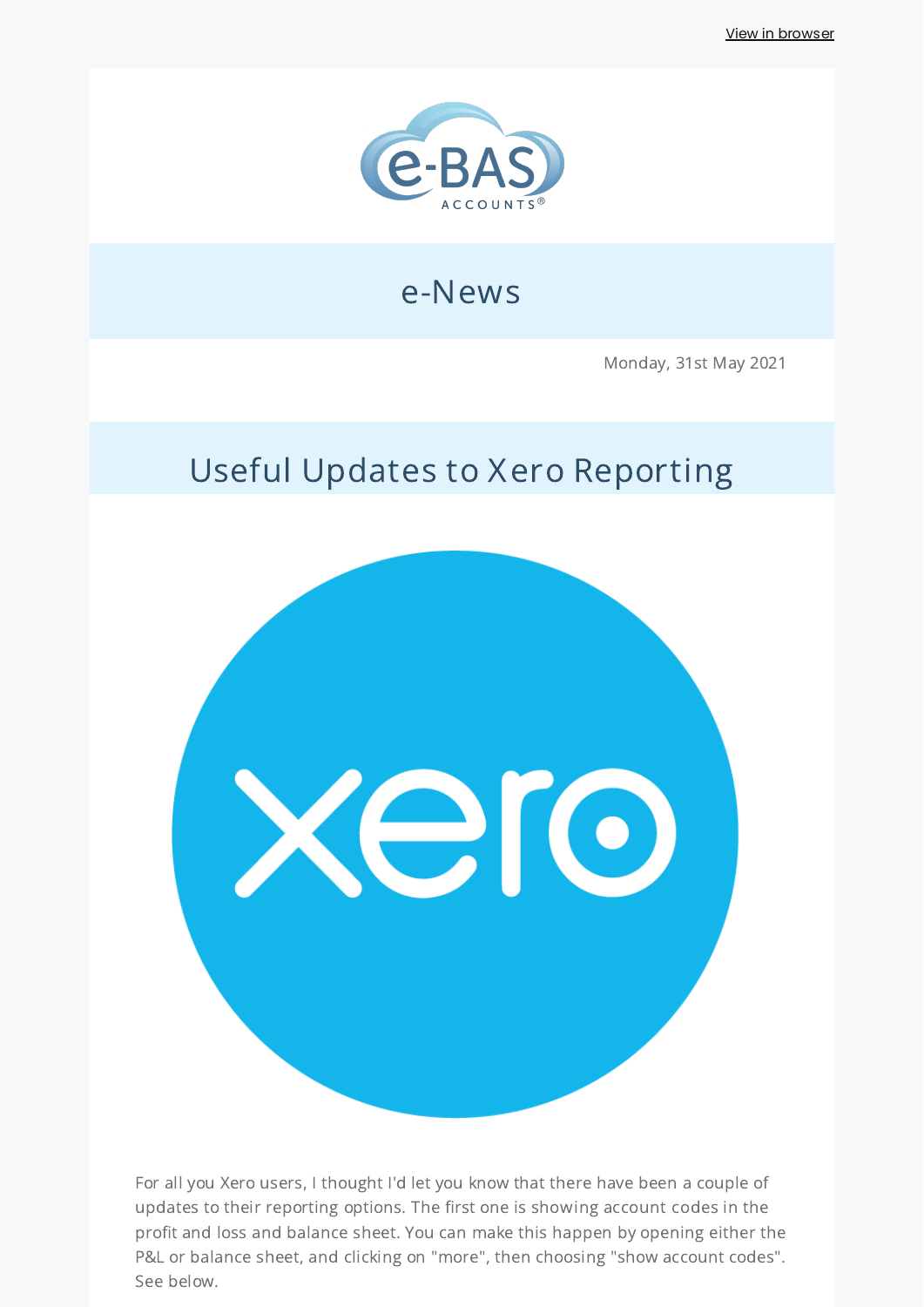#### **Profit and Loss**

| Date range: Last Quarter |                                      |                         | <b>Comparison period(s)</b> |                                        |                                                   |  |
|--------------------------|--------------------------------------|-------------------------|-----------------------------|----------------------------------------|---------------------------------------------------|--|
| 1 Jan 2021               | 31 Mar 2021                          | $\overline{\mathbf{v}}$ | None                        | $T$ Filter<br>$\overline{\phantom{a}}$ | $:$ More<br><b>Update</b>                         |  |
|                          |                                      |                         |                             |                                        | <b>Accounting Basis</b>                           |  |
|                          | <b>Profit and Loss</b>               | О<br>Accrual            |                             |                                        |                                                   |  |
|                          | Demo Company (AU)                    |                         |                             | Cash                                   |                                                   |  |
|                          | For the 3 months ended 31 March 2021 |                         |                             |                                        |                                                   |  |
|                          |                                      |                         |                             |                                        | Show account codes<br>$\boldsymbol{\mathcal{S}}$  |  |
|                          |                                      |                         |                             | Jan-Mar 2021                           | Jan-Mar 202<br>Show decimals<br>$\sqrt{}$         |  |
|                          | <b>Trading Income</b>                |                         |                             |                                        | Show percentage of Trading<br>$\vert \surd \vert$ |  |
| $200 - Sales$            |                                      |                         |                             | 32,431.00                              | Income                                            |  |
|                          |                                      |                         |                             |                                        | $\cdots$                                          |  |

The other update is the ability to see "related accounts". This option allows you to see the other side of the accounting transaction. This will be useful when you need to search for information as it will allow you to see exactly which accounts have been affected. You can find this update by going to "accounting", "accounting transactions" and then choose the account you are reviewing. Under "report settings", make sure the option for "related account" is chosen. Note, you can also select "account code" here too as for the P&L and balance sheet reports. Click on "update" and then you will see a new column to the right showing the account related to each transaction.

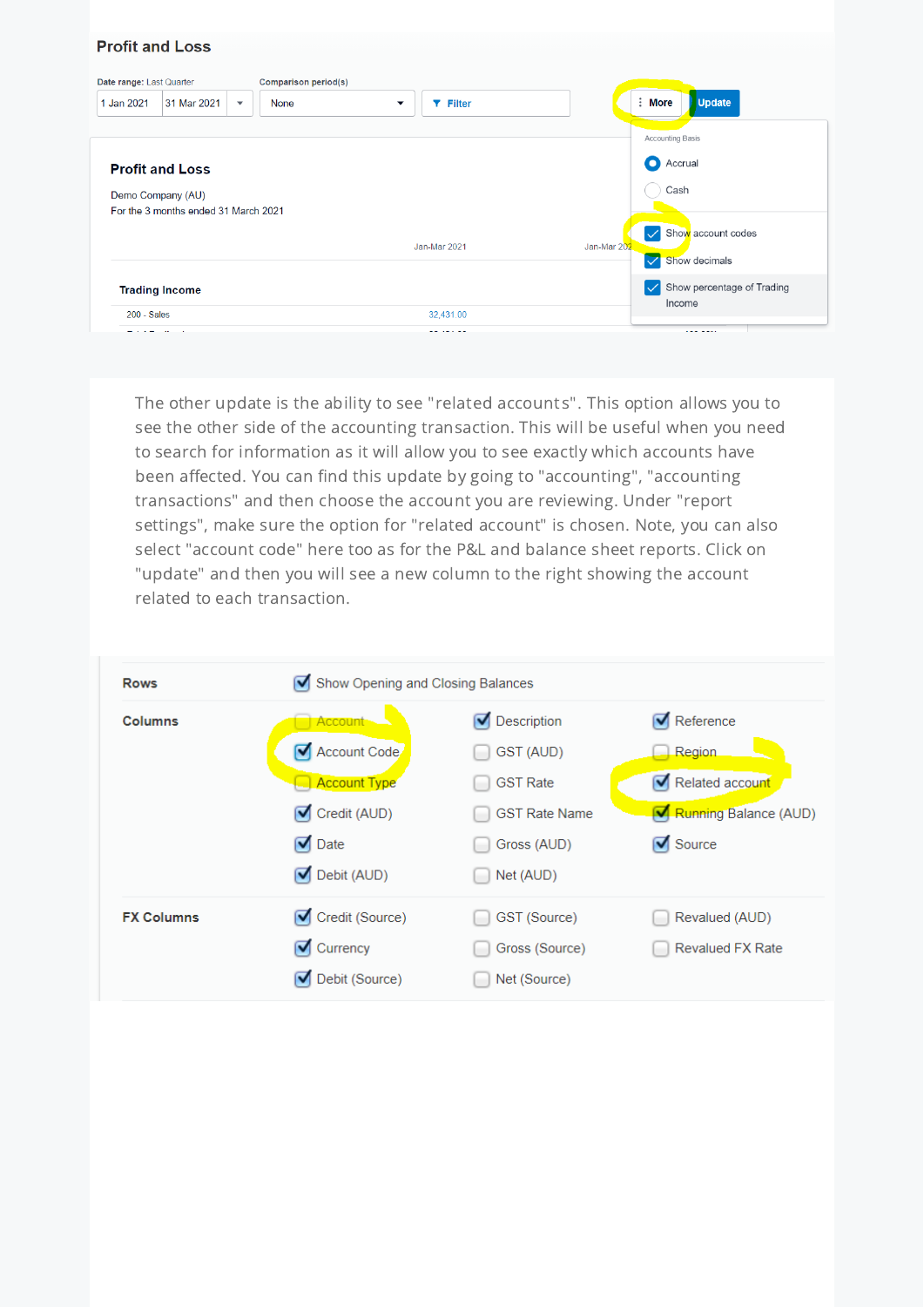| ebit (AUD) | Credit (AUD)             | <b>Running Balance (AUD)</b> | Account Code | <b>Related account</b>                           |
|------------|--------------------------|------------------------------|--------------|--------------------------------------------------|
|            |                          |                              |              |                                                  |
| 12.00      | ۰                        | 12.00                        | 400          | 090 - Business Bank Account, 820 -<br><b>GST</b> |
| 1,818.18   | ٠                        | 1,830.18                     | 400          | 800 - Accounts Payable, 820 - GST                |
| 1,830.18   |                          | 1,830.18                     |              |                                                  |
| 1,830.18   | $\overline{\phantom{a}}$ | 1,830.18                     |              |                                                  |

# Latest Articles



### **Casual [Conversion](https://www.e-bas.com.au/casual-conversion/)**

Learn about the changes to casual employment which has started now. Find out what you need to know.



### **Super [Guarantee](https://www.e-bas.com.au/super-guarantee-to-increase-to-10/) to Increase to 10%**

From 1st July 2021, the Super Guarantee rate will increase to 10%.



## **How to use Dropbox with your Bookkeeper**

In this blog, we outline how you can use Dropbox to share your documents with your bookkeeper.



### **20 Jobs we can do for you**

Ever wondered what else we can do for you? Find out here.

e-BAS Accounts

PO Box 3128

Grovedale VIC Australia 3216



[1300](tel:1300 660 655) 660 655 [louisem@e-bas.com.au](mailto:louisem@e-bas.com.au)

You received this email because you signed up on our website or you are our client.

[Unsubscribe](http://localhost:3000/decode_hex/68747470733a2f2f707265766965772e6d61696c65726c6974652e636f6d2f6c3261386131)